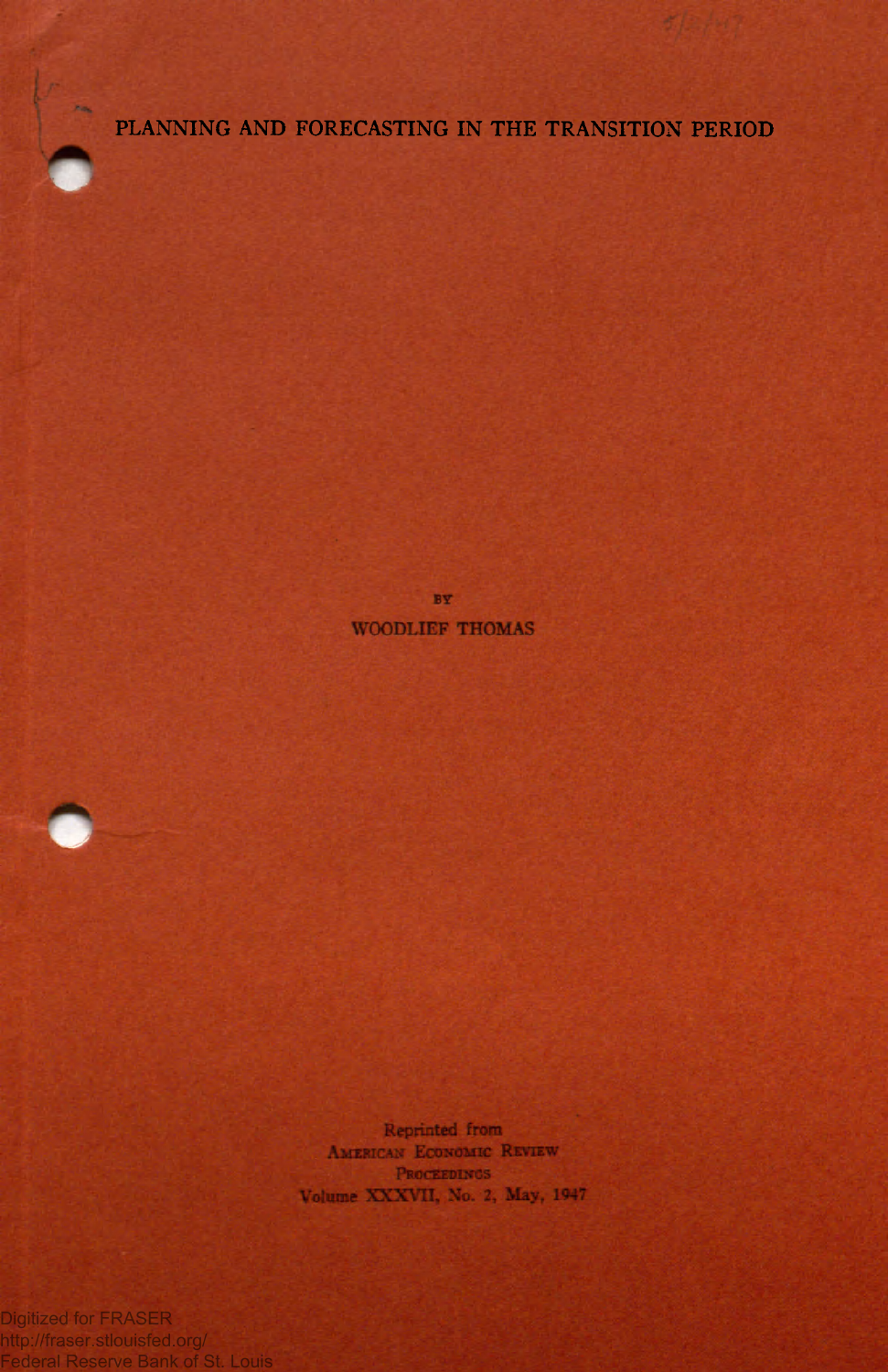## PLANNING AND FORECASTING IN THE TRANSITION PERIOD

## *By* **WOODLIEF THOMAS**  *Board of Governors of the Federal Reserve System*

Formal discussion of the economic outlook by economists at meetings of professional associations is a long-established practice. In the twenties a luncheon session devoted to this subject was a regular feature of the program of the American Statistical Association, which at that time dealt to a large extent with economic realities—such as when to buy stocks—while the Economic Association meetings were more concerned with the hypotheses of neoclassical theories. There seems now to have been a change—the statisticians are emphasizing hypothetical mathematical formulae and the economists are greatly concerned with the immediately current problem of the public debt.

Since the twenties, when these forecasting luncheons were the most popular of all meetings, particularly if held within the proximity of Wall Street, there have been great changes in the objectives and procedures of economic analysis. At that time the aim was to predict the course of events that was presumably the result of freely operating competitive forces in the markets with little influence from public controls. Since then we have had more widespread acceptance of the view that economic forces and events can be planned and controlled toward certain objectives. In line with those views and because of the pressures of a great depression, government has instituted many more regulations and restrictives and has adopted stimulative measures aimed to relieve distress and to minimize fluctuations in employment and incomes.

This important change in the institutional structure of the economy necessarily modifies both the function and the task of forecasting. During the depression of the thirties, after a period of floundering in the hope that free private enterprise would finally touch solid bottom and be able to walk out of the slough, since it was too burdened with debt and tradition to swim, government took over. At first it almost smothered the poor victim with a superabundance of aids, some of which were misdirected. After this development an important aspect of forecasting was to predict governmental policies—especially the budget. In time private activities and judgments again became significant but on the whole continued too timid and uncertain to dominate the picture as they had in the twenties.

Then came the war and governmental activities became completely dominant: Forecasting was relatively easy, because the problem was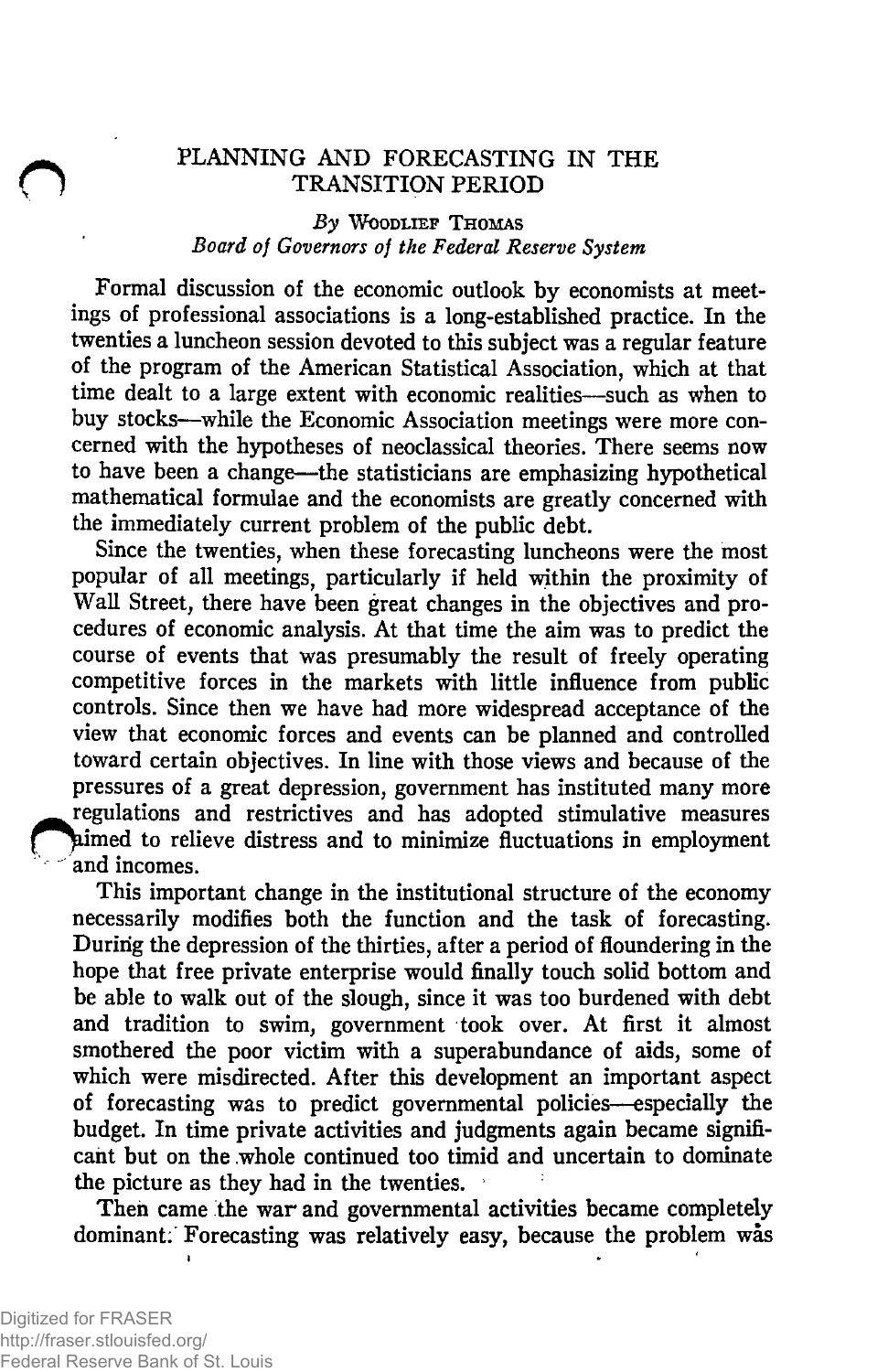primarily one of measuring the capacity of the economy to produce and of appraising the ability of government to keep private spending and market prices under control.

The postwar transition brought the first real test of planning and of forecasting in a partially planned economy when private activity needed no special stimulus. Viewing the results from this still rather close point, it appears that the test was not wholly favorable for either planning or forecasting, especially from the standpoint of the public's attitude toward these activities. It is important for economists to consider why this was true. A great many papers have been written on this subject and at another session devoted to the subject of transition forecasts, Frank Garfield's excellent paper seems to me to point out the principal deficiencies of the official forecasts made shortly after V-J Day for the transition period. These forecasts influenced although they did not completely determine the planning that was done and the policies adopted for that period and the public's viewpoint toward those policies.

*Economic Developments in Transition Period*. What happened? That question brings me to the assignment given me on this program: a review of recent developments that might provide the background for the forecasts to follow. The story of what happened is generally familiar. The President in his first Economic Report transmitted to Congress on January 8, 1947, as required under the Employment Act of 1946, has provided a comprehensive, yet concise, and an accurate description and analysis of the events. Time does not permit the presentation of a complete story here, nor is it needed for this audience. I shall only mention some of the more important developments that have a particular bearing on this problem of planning and forecasting.

Upon the termination of hostilities there was a lot of uncertainty and difference of opinion as to what would be the trend of economic events in the transition period. It was freely predicted that there would be a considerable volume of unemployment and at the same time there were fears of inflation. It was known that there would be a decline of 70 billion dollars in the annual rate of federal government expenditures, which had been accounting for about half of the total output of the country. It was certain that large numbers of war workers were going to be thrown out of jobs, that many would be released from the armed forces, and that reconversion in some lines would take considerable time. At the same time it was known that supplies of all sorts of goods and services were small and that the public in general had a lot of money to spend. Whether they were going to spend it in a sufficient amount to create all the employment needed was the important question. Some views tended to emphasize the available buying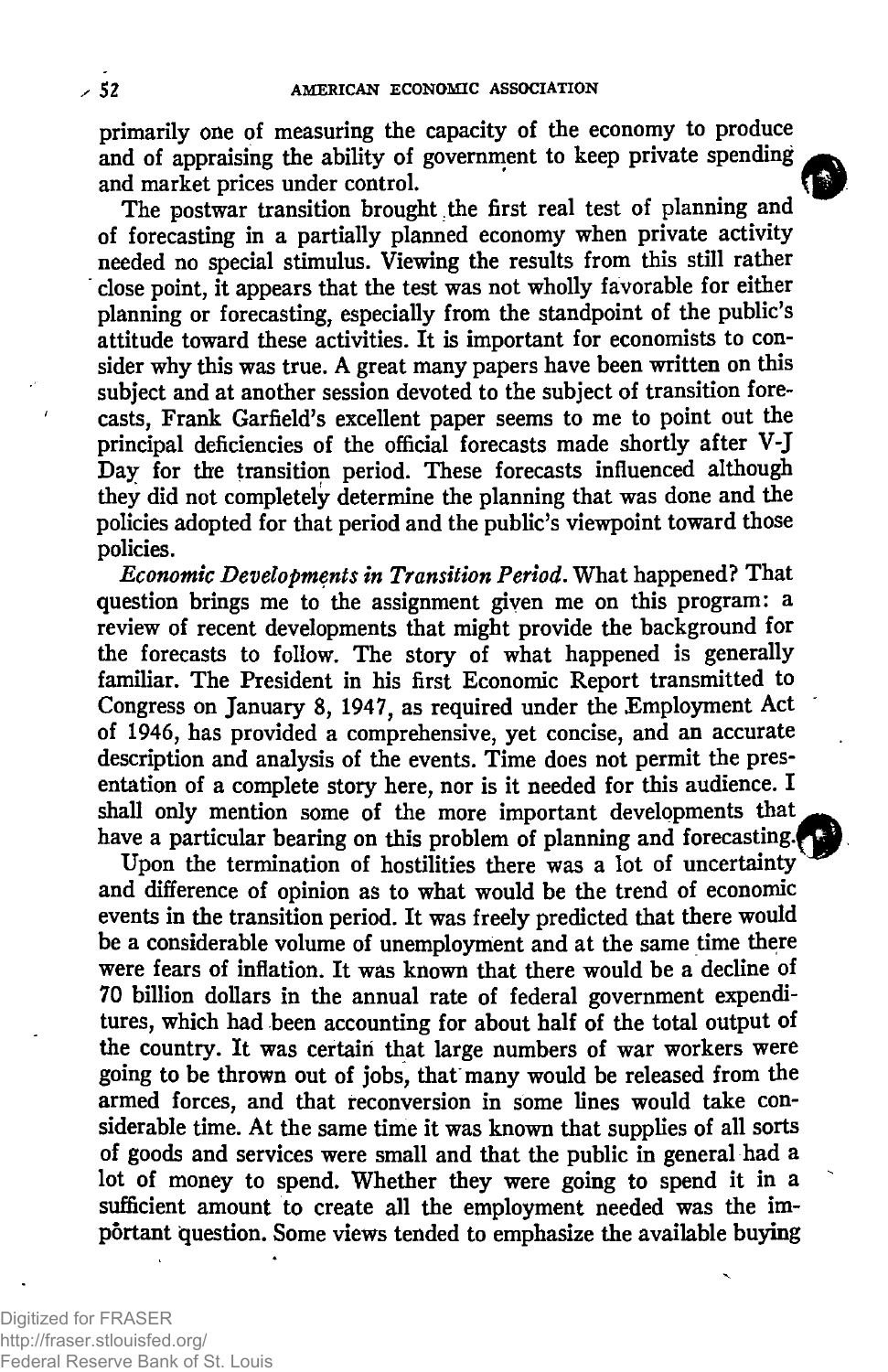power, and the limited supplies of goods, while others were impressed by the employment problem.

. We know now which course the buying public chose to take. We know that the consumer determined the trend of events. We might say that mistaken predictions on the part of many were, to use a popular advertising slogan, because they "underestimated the power of a woman." The consumer, in general, is responsible for the fact that there has been so much employment and that we had such pressure on prices.

Federal government expenditures declined in accordance with expectations from an annual rate of above 100 billion dollars a year to below 40 billion. Government expenditures are now close to a stabilized level and are approximately balanced by receipts, so that the government is no longer the dominant stimulative factor in the economy.

Private expenditures, at the same time, increased much more rapidly and by much larger amounts than was generally anticipated. The decline in government expenditures was at first more rapid than the increase in private expenditures and there was some decrease in over-allproduction and income. This decrease, however, did little more than reflect the reduction in working hours and in overtime pay, other relaxations of wartime pressures for maximum efforts, and the shifting of people and equipment from one task to another. There was relatively little unemployment, considering the nature of the readjustments being made, and no relaxation of pressures of large demand on short supply.

Expansion of consumer expenditures was, as I stated, the outstanding development in the transition period. It was far beyond previous expectations. Expenditures on nondurable goods and services, which continued at a high level throughout the war, expanded further, although the growth in the latter part of 1946 was probably not as great as the rise in prices, indicating some decline in physical volume. Consumer buying of durable goods expanded rapidly with increased production of such goods, but continued below accumulated demands and potential capacity for production.

Some forecasters in 1945 expected that there would be a sharper decline in incomes than actually occurred and an accompanying decline in consumer expenditures for nondurable goods. The anticipated increase in supplies and purchases of durable goods was expected to curtail buying of nondurable goods. These declines did not take place. The simplest guide for forecasting consumer expenditures for 1946, as during the war, was the total supply available multiplied by the highest prices the sellers were willing or were permitted to ask. No correlations to income separately derived were needed.

Total consumer expenditures are now abnormally large, not only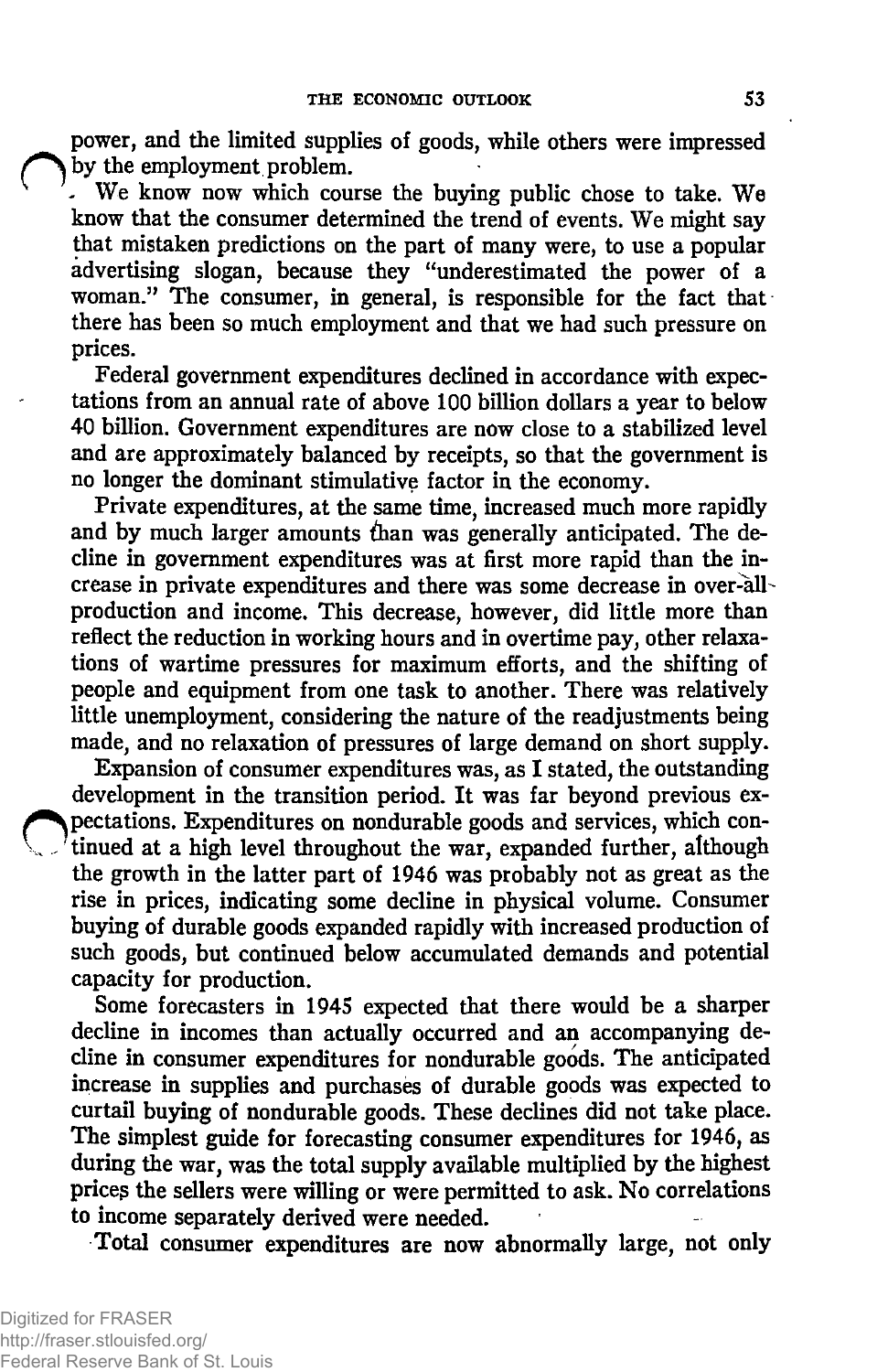in dollar amount and in volume of goods and services, but with reference to the level of individual incomes, which are also at a high level. The net current savings of individuals, that is, the excess of income after taxes over consumer expenditures, have been sharply reduced since the end of the war. Net savings are currently at an annual rate of about IS billion dollars, compared with a peak wartime level of nearly 40 billion dollars. The ratio of current net savings to disposable income is now below 10 per cent, compared with the wartime peak of nearly 25 per cent and prewar rates of less than 10 per cent.

This change in savings is an important factor in the immediate outlook. In this connection, however, it is significant and should be emphasized that these figures represent net current savings; that is, the difference between gross new savings by all individuals and current drafts on past savings. With the tremendous volume of liquid assets accumulated during the war, withdrawals from past savings might be expected to be much larger than would normally be the case. Hence past experience may continue to be an unreliable guide.

The willingness of people to draw upon their past savings to purchase durable goods has had and will continue to have an important bearing upon the volume of consumer demands. Liquid-asset surveys made for the Federal Reserve Board show that although people planned at the beginning of 1946 to spend only relatively small percentages of their total holdings, the amounts that they expected to spend were substantial with reference to the supply of goods available. This was a better forecast than those made by some economists.

Withdrawals from savings were unquestionably tremendous in 1946 —gross redemptions of 6 billion of Series E savings bonds give an indication. In view of the rise in prices that has occurred and the purchases already made, the outlook for 1947 may de different. The next survey to be taken in January should indicate the extent to which the events of the past year have altered intentions. Current forecasts must allow for this factor.

Another important factor maintaining consumer expenditures at a high level relative to income, particularly those for durable goods, has been the rapid expansion in consumer credit. This expansion is likely to continue as more durable goods become available. Were it not for Regulation W, the expansion, and subsequent contraction, would be more rapid. Payments to veterans, including terminal leave compensation and veterans loans, have also been an important source of consumer income likely to be spent rapidly. Many of these will not recur in the future.

Expenditures for private capital formation, which were at a very low level during the war, have subsequently expanded to an annual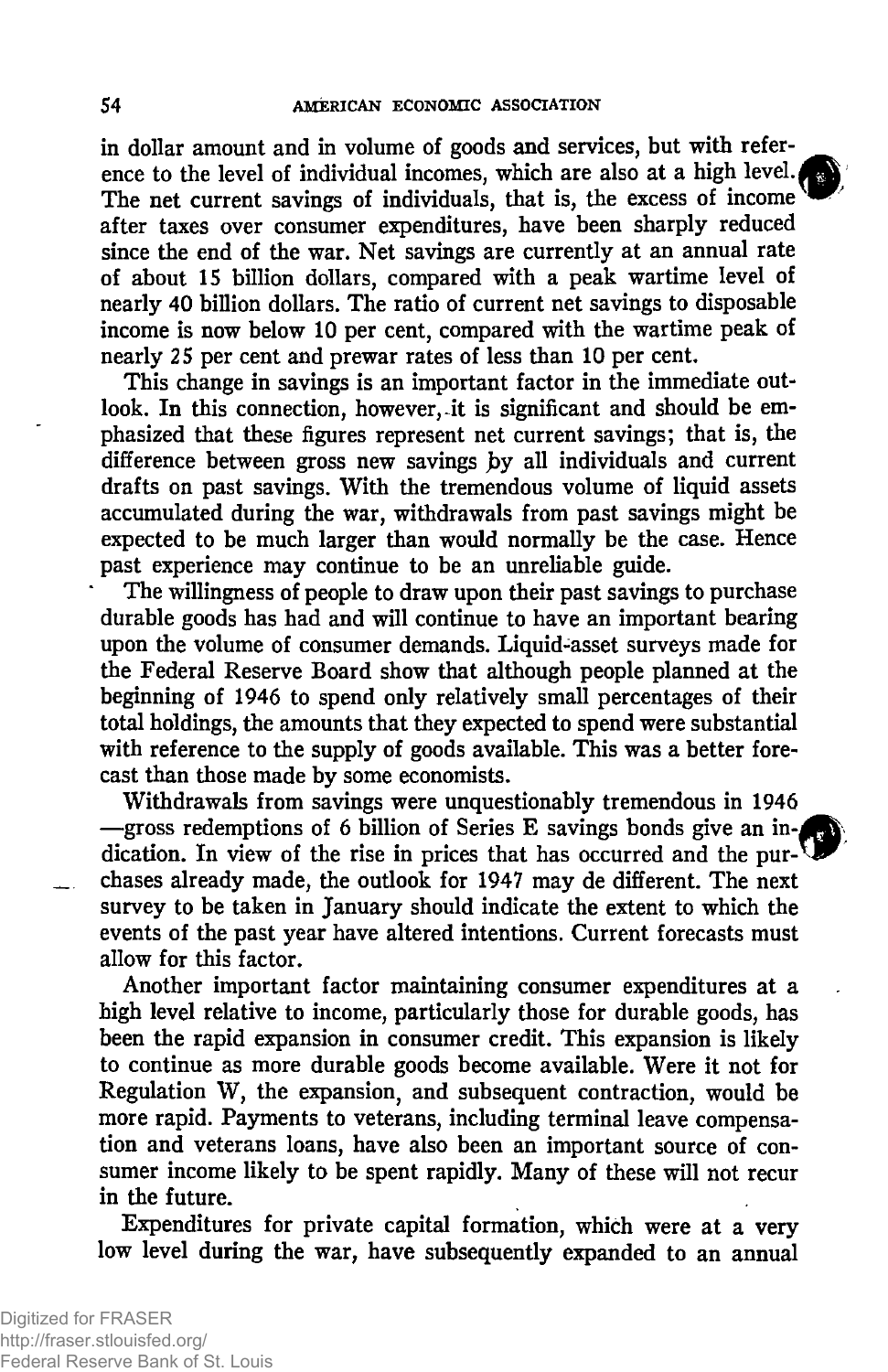rate of about 30 billion dollars, compared with prewar figures of around  $\bigcap_{\delta}^{\mathbf{r}}$ 15 billion dollars or less a year. These totals include expenditures for a great variety of purposes.

Residential construction has expanded rapidly; expenditures for this purpose are now far above the maximum for any year in the thirties and new contracts awarded this year have been well above the peaks of the twenties. To some extent this increase reflects higher prices, and the volume of building may be little above the level of the late thirties. Practically all of the new housing construction recently started was under the Veterans Emergency Program. The question for the future is whether the present high costs of building will cause deferment of demand for housing.

Nonresidential construction rose much more sharply than residential building following the end of the war and the termination of allocations and of permit requirements by the war agencies. Controls were subsequently reimposed and these activities were curtailed, but the actual expenditures on projects started or to be permitted continued large. Recently controls have been relaxed. Business is also buying new equipment in large amounts. Shortages are substantial in many lines and expenditures for producers' durable goods have been rising as fast as production could be expanded. What are the prospects for continuation of such a large amount of expenditures for industrial and commercial construction and equipment?

Business inventories, which were seriously reduced during the war in civilian goods lines, expanded at a rapid rate during 1946. Much of the large increase in recent months has reflected rising prices. This increase in inventories has been one of the most important stimulating factors in the recent expansion of incomes, and a slackening in that rate, which is certain to come eventually, will produce an important change in the situation. When can we expect the end of inventory expansion?

Exports of goods from this country have continued large and could be much greater if current demands were met. They reached a peak at an annual rate of 12 billion dollars a year, while imports have been below a 6 billion rate. American goods are in great demand and it appears that supply of goods rather than dollar exchange is still the most important limiting factor.

The most important and significant development of the transition period was the sharp rise in commodity prices that occurred in the last half of 1946. Prices were gradually rising during OPA controls, but with suspension of those controls last summer there was an immediate sharp upward spurt and another one followed the lifting of controls in October. Prices of agricultural products rose to about 250 per cent of the

 $\bigcirc$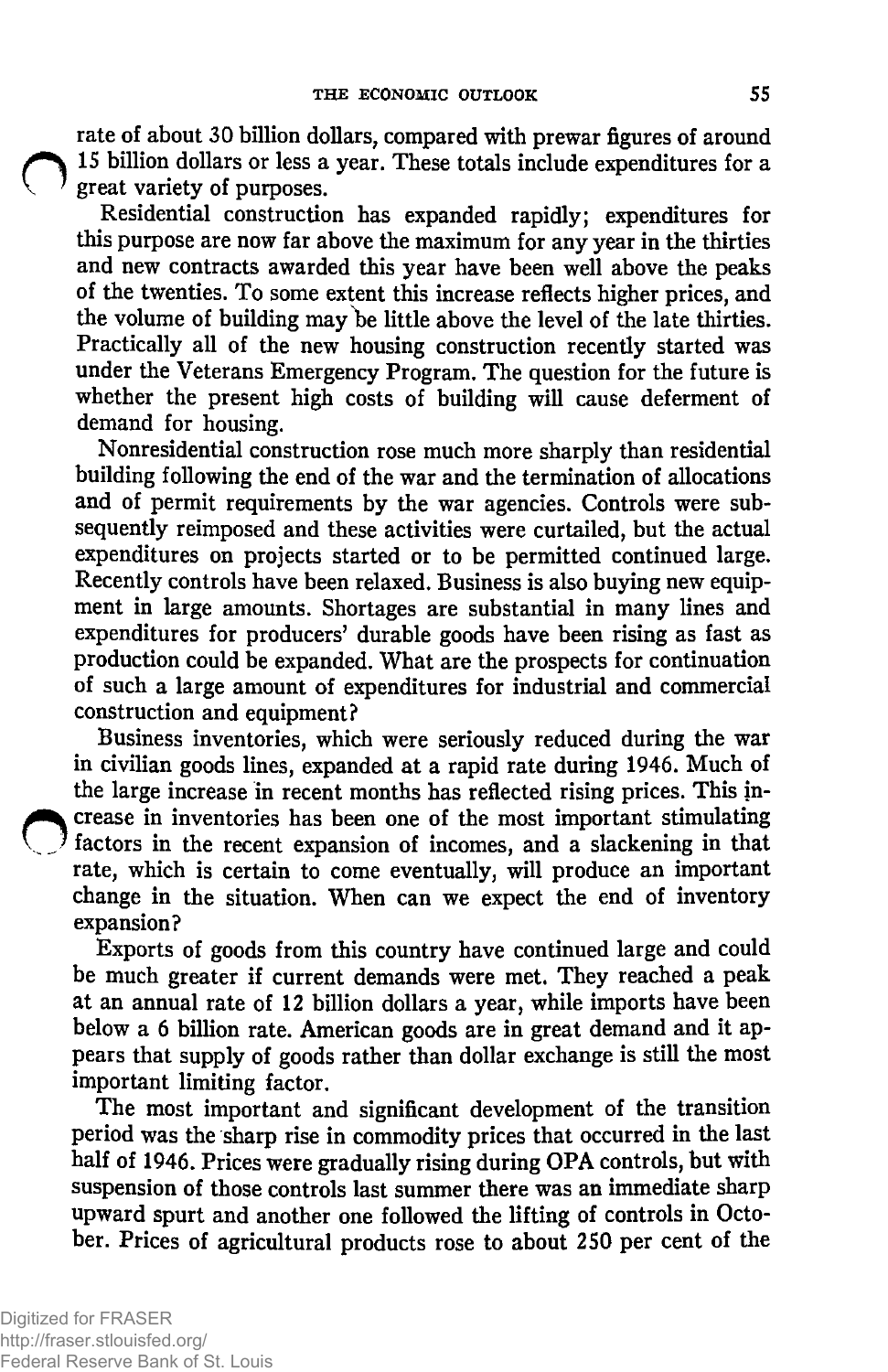prewar level; they rose more than during the last war and in fact the increase in the six months May to November was as great as in three years from the middle of 1917 to the peak of 1920. Agricultural prices  $\mathcal{\mathcal{F}}$ are now higher than at the 1920 peak.

Wholesale prices of industrial products have not risen during this war by anything like as much as they did in the last war—about 50 per cent compared with over 150 per cent—but further increases of these products are probably yet to be recorded. Retail prices of food, clothing, and many other nondurable goods have nearly doubled since 1939, and prices of durable goods have risen by about 50 per cent, while rents and many utility charges have shown little increase. The total cost-of-living index is up about 50 per cent.

During 1946 the country was faced with the alternative of further price inflation of a more serious nature than had occurred during the war or of rigid economic controls of a degree and character exceptional in our history. There was no other alternative because at the controlled level of prices demand was certain to be in excess of available supplies that could be provided in any short period of time. An attempt was made to maintain controls, but they were inadequate and in the end the course of inflation was chosen. The price rise that has occurred may surely be called inflation. Whether or not the consequences of this inflation of prices will be similar to those that have followed previous inflationary booms of similar scope is a question which the subsequent speakers are supposed to answer.

*Responsibility of Planning and Forecasting*. Other questions of concern to us as economists are whether the course of events might have been changed by more careful—or-more fortunate—planning and forecasting and what lessons might be learned from recent events as to the future of these two functions of economists.

It may be said that incorrect forecasts were an influence in determining economic and other policies of government, of private business, and of labor, and in influencing the views of the public regarding those policies. In general a large number of persons who favored planning and controls as matters of public policy and some of those responsible for the controls adopted were guided by expectations of the future that turned out to be incorrect. The situation was one which required, if inflation was to be avoided, the most careful controls of a degree and stringency far beyond any previous experience in this country and of a nature widely believed to be contrary to our basic principles of government.

Official policies, it should be emphasized, were only to a small extent guided by the implications of the forecasts of increased unemployment and, on the whole, gave recognition to the dangers inherent in the